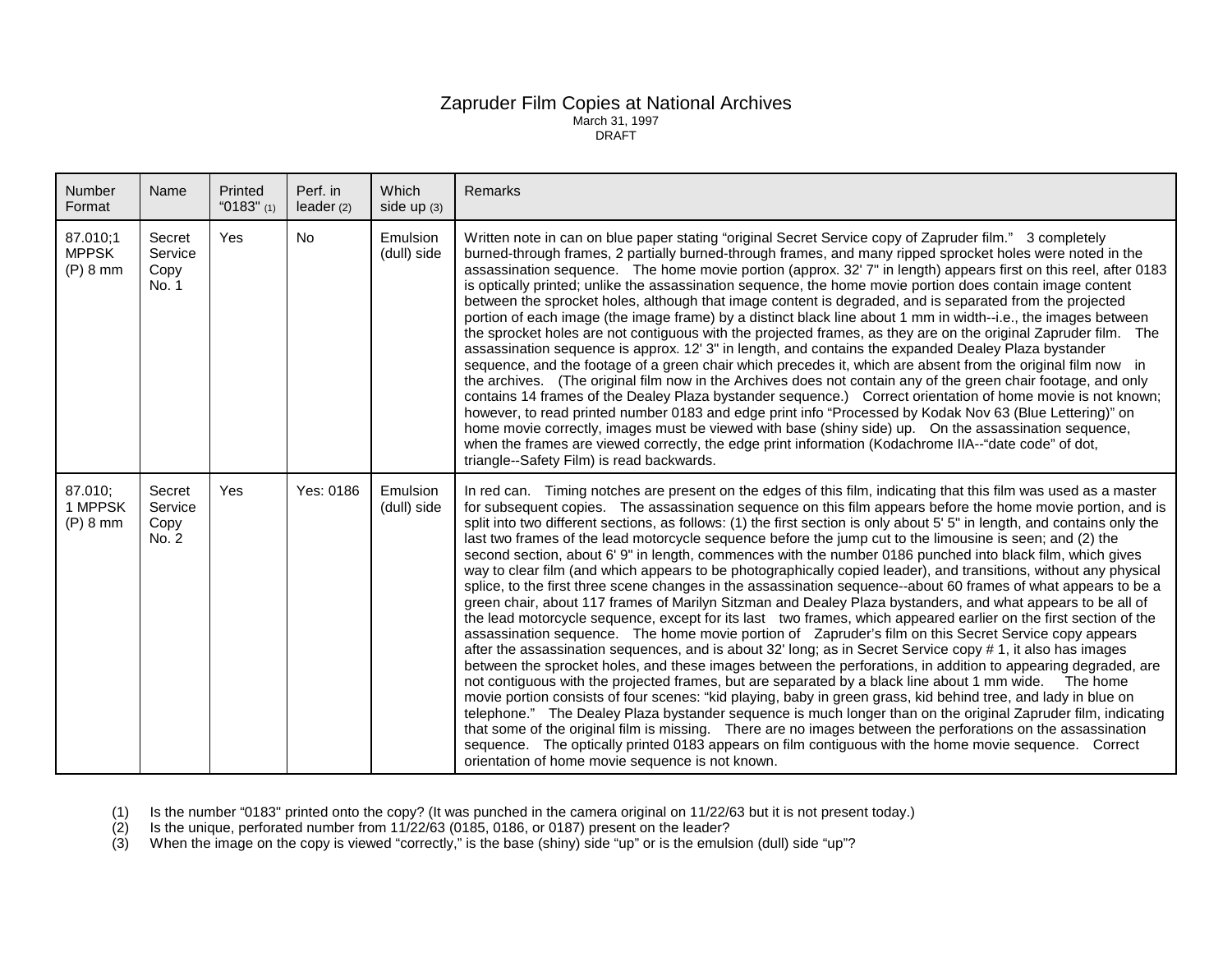| <b>Number</b><br>Format                 | Name                        | Printed<br>"0183" (1) | Perf. in<br>leader(2) | Which<br>side up $(3)$  | Remarks                                                                                                                                                                                                                                                                                                                                                                                                                                                                                                                                                                                                                                                                                                                                                                                                                                                                                                                                                                                                                                                                                                                                                                           |
|-----------------------------------------|-----------------------------|-----------------------|-----------------------|-------------------------|-----------------------------------------------------------------------------------------------------------------------------------------------------------------------------------------------------------------------------------------------------------------------------------------------------------------------------------------------------------------------------------------------------------------------------------------------------------------------------------------------------------------------------------------------------------------------------------------------------------------------------------------------------------------------------------------------------------------------------------------------------------------------------------------------------------------------------------------------------------------------------------------------------------------------------------------------------------------------------------------------------------------------------------------------------------------------------------------------------------------------------------------------------------------------------------|
| 200.436;<br>1 MPPSK<br>$(P)$ 8 mm       | Time-Lif<br>e Copy<br>No. 1 | No                    | No                    | Base<br>(shiny)<br>side | No home movie present. This copy appears faded and washed-out in comparison to the rather vivid dyes in the<br>two Secret Service copies.<br>No images between sprocket holes on assassination sequence.  This film contains photographically printed<br>renditions of the physical splices which are found at the two damaged spots in the original Zapruder film, and like<br>the original, has only has 14 frames of Dealey Plaza bystanders preceding the lead motorcycle sequence.<br>Conclusion: this cannot be a first generation copy, and is instead a copy of the original Zapruder film as it exists<br>today, with its two splices and limited amount of Dealey Plaza bystander footage at the beginning. (No film<br>which exhibits photographically printed splices during the motorcade sequence can be first generation, since the<br>first generation copies were made from the original before Life personnel damaged the film.) The following<br>edge print information appears on the film: "Safety Film 71-- date code (plus sign and circle)--Eastman." When<br>the frames are viewed correctly, this lettering can be read normally (i.e., left to right). |
| 200.436;<br>1 MPPSK<br>$(P)$ 8 mm       | Time-Lif<br>e Copy<br>No. 2 | <b>No</b>             | No                    | Base<br>(shiny)<br>side | No home movie present. This second Time-Life copy also appears inferior to Secret Service copies no. 1 and<br>2. No images between sprocket holes on assassination sequence. Following appears on leader at the tail of<br>the film: "Don't use this start--heads * tail." Contains same photographically printed splices during the<br>motorcade sequence, and the same 14 frames of Dealey Plaza bystanders, as Time-Life copy no. 1. Thus, this<br>represents a copy (generation unknown) of the damaged original, and cannot be one of the 11/22/63<br>first-generation copies. It is unclear whether or not this is the same generation as Time-Life copy no. 1, but it<br>should be noted that on both of these films, when the frames are viewed correctly, the base (shiny) side is "up,"<br>towards the viewer, implying that both Time-Life copies may be of the same generation.                                                                                                                                                                                                                                                                                       |
| 272E42.9;<br>1 MPPSK<br>$(P)$ 8 mm      | FBI (?)                     | <b>No</b>             | No                    | Base<br>(shiny)<br>side | CE 904, Copy No. 1. No home movie present. No images between sprocket holes on assassination<br>sequence. Following appears on leader: "Huemark 1-27."                                                                                                                                                                                                                                                                                                                                                                                                                                                                                                                                                                                                                                                                                                                                                                                                                                                                                                                                                                                                                            |
| 272E42.9;<br>1 MPPSK<br>$(P)$ 8 mm      | FBI (?)                     | No                    | No                    | Base<br>(shiny)<br>side | CE 904, Copy No. 2. No home movie present. No images between sprocket holes on assassination<br>sequence. Following appears on leader: "Do not use. Scratched and poor quality. 3518 18 K88 400R BX."                                                                                                                                                                                                                                                                                                                                                                                                                                                                                                                                                                                                                                                                                                                                                                                                                                                                                                                                                                             |
| 272E42.1<br>4;<br>1 MPPSK<br>$(P)$ 8 mm | $(6A-1)$                    | No                    | <b>No</b>             | Emulsion<br>(dull) side | No home movie present. No images between perforations on assassination sequence.                                                                                                                                                                                                                                                                                                                                                                                                                                                                                                                                                                                                                                                                                                                                                                                                                                                                                                                                                                                                                                                                                                  |
| 272E42.1<br>4;<br>1 MPPSK<br>$(P)$ 8 mm | $(6A-2)$                    | No                    | <b>No</b>             | Emulsion<br>(dull) side | No home movie present. No images between perforations on assassination sequence.                                                                                                                                                                                                                                                                                                                                                                                                                                                                                                                                                                                                                                                                                                                                                                                                                                                                                                                                                                                                                                                                                                  |
| JFK.024;<br>1 MPPSK                     | "FBI"                       | <b>No</b>             | No; See               | Base<br>(shiny)         | The number 0186 has been photographically printed onto this film, but is not punched into the film, as it is in<br>Secret Service copy # 2. This film contains the intact and complete assassination sequence and the home                                                                                                                                                                                                                                                                                                                                                                                                                                                                                                                                                                                                                                                                                                                                                                                                                                                                                                                                                        |

(1) Is the number "0183" printed onto the copy? (It was punched in the camera original on 11/22/63 but it is not present today.)

(2) Is the unique, perforated number from 11/22/63 (0185, 0186, or 0187) present on the leader?

(3) When the image on the copy is viewed "correctly," is the base (shiny) side "up" or is the emulsion (dull) side "up"?